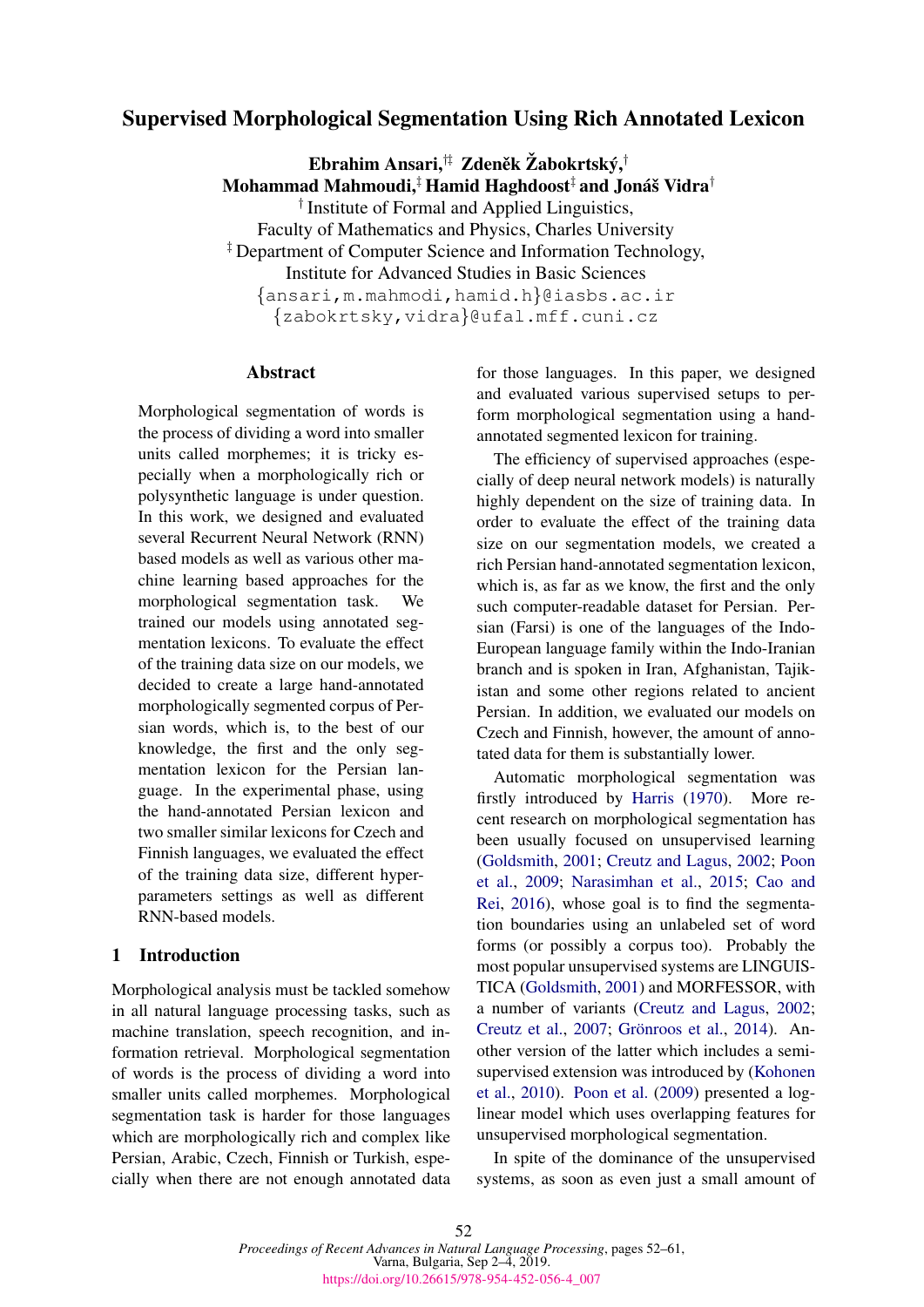segmented training data is available, then the entirely unsupervised systems tend not to be competitive. Furthermore, unsupervised segmentation still has considerable weaknesses, including over-segmentation of roots and erroneous segmentation of affixes [\(Wang et al.,](#page-9-1) [2016\)](#page-9-1). To deal with those limitations, recent works show a growing interest in semi-supervised and supervised approaches [\(Kohonen et al.,](#page-8-7) [2010;](#page-8-7) [Ruokolainen](#page-9-2) [et al.,](#page-9-2) [2013,](#page-9-2) [2014;](#page-9-3) [Sirts and Goldwater,](#page-9-4) [2013;](#page-9-4) [Wang et al.,](#page-9-1) [2016;](#page-8-8) [Kann](#page-8-9) and Schütze, 2016; Kann [et al.,](#page-8-9) [2018;](#page-8-9) Cotterell and Schütze, [2017;](#page-8-10) Grönroos [et al.,](#page-8-11) [2019\)](#page-8-11) which employ annotated morpheme boundaries in the training phase.

In our work we designed and evaluated various machine learning models and trained them using only the annotated lexicon in a supervised manner. Our models do not leverage the unannotated data nor context information and only use the primary hand-annotated segmentation lexicons.

Experimental results show that our Bi-LSTM model perform slightly better than other models in boundary prediction for our hand-segmented Persian lexicon, while KNN (K-Nearest Neighbors algorithm) performs better when the whole word accuracy is under question.

The paper is organized as follows: Section [2](#page-1-0) addresses the related work on morphological segmentation. Section [3](#page-2-0) describes the methodology and machine learning models used in this work. Section [4](#page-3-0) introduces our hand-segmented Persian lexicon as well as related preprocessing phases. Section [5](#page-4-0) presents the experiment results compared to some other baseline systems and finally Section [6](#page-6-0) concludes the paper.

#### <span id="page-1-0"></span>2 Related Work

Supervised morphological segmentation, i.e. using a lexicon (or a corpus) with annotated morpheme boundaries in the training phase, has attracted increasing attention in recent years. One of the most recent successful research directions on supervised morphological segmentation is the work of [\(Ruokolainen et al.,](#page-9-2) [2013\)](#page-9-2), whose authors employ CRF (Conditional Random Fields), a popular discriminative log-linear model to predict morpheme boundaries given their local sub-string contexts instead of learning a morpheme lexicon. [\(Ruokolainen et al.,](#page-9-3) [2014\)](#page-9-3) extended their work to semi-supervised learning version by exploiting some available unsupervised segmentation tech-

niques into their CRF-based model via a feature set augmentation. [\(Ruokolainen et al.,](#page-9-3) [2014\)](#page-9-3)

Long Short Term Memory (LSTM) networks [\(Hochreiter and Schmidhuber,](#page-8-12) [1997\)](#page-8-12) have recently achieved great success in sequence learning tasks, including outstanding results on sequential tasks such as machine translation [\(Sutskever et al.,](#page-9-5) [2014\)](#page-9-5). [Wang et al.](#page-9-1) [\(2016\)](#page-9-1) proposed three types of window-based LSTM neural network models named Window LSTM, Multi-window LSTMs and Bidirectional Multi-Window LSTMs, in order to automatically learn sequence structures and predict morphological segmentations of words in a raw text. They used only word boundary information without any need for extra feature engineering in the training phase. The authors compared their models with selected supervised models as well as with an LSTM architecture [\(Wang et al.,](#page-9-1) [2016\)](#page-9-1), and similarly to the work of [Ruokolainen](#page-9-2) [et al.](#page-9-2) [\(2013\)](#page-9-2), their architecture is based on the whole text and context information instead of us-ing only the lexicon. Cotterell and Schütze [\(2017\)](#page-8-10) increased the segmentation accuracy by employing semantic coherence information in their models. They used RNN (Recurrent Neural Network) to design a composition model. They also found that using RNN with dependency vector has the best results on vector approximation [\(Cotterell and](#page-8-10) Schütze, [2017\)](#page-8-10).

Recently, using encoder-decoder models [Bah](#page-8-13)[danau et al.](#page-8-13) [\(2014\)](#page-8-13) (attention-based models) made some great successes in machine translation systems. Kann and Schütze  $(2016)$  used an encoderdecoder model which encodes the input as a sequence of morphological tags of source and targets and feeds the model by sequence of letters of a source form. They select the final answer using a majority voting amongst their five different ensembled RNN encoder-decoder models. [Kann and](#page-8-8) Schütze  $(2016)$ , proposed a seq2seq (sequence-tosequence network) architecture for the word segmentation task. They used a bi-directional RNN to encode the input word (i.e. sequence of characters) and concatenated forward and backward hidden states yielded from two GRUs and pass the result vector to decoder part. The decoder is a single GRU which uses segmentation symbols for training. She introduced two multi-task training approaches as well as data augmentations to improve the quality of the presented model. She shows that neural seq2seq models perform on par with or bet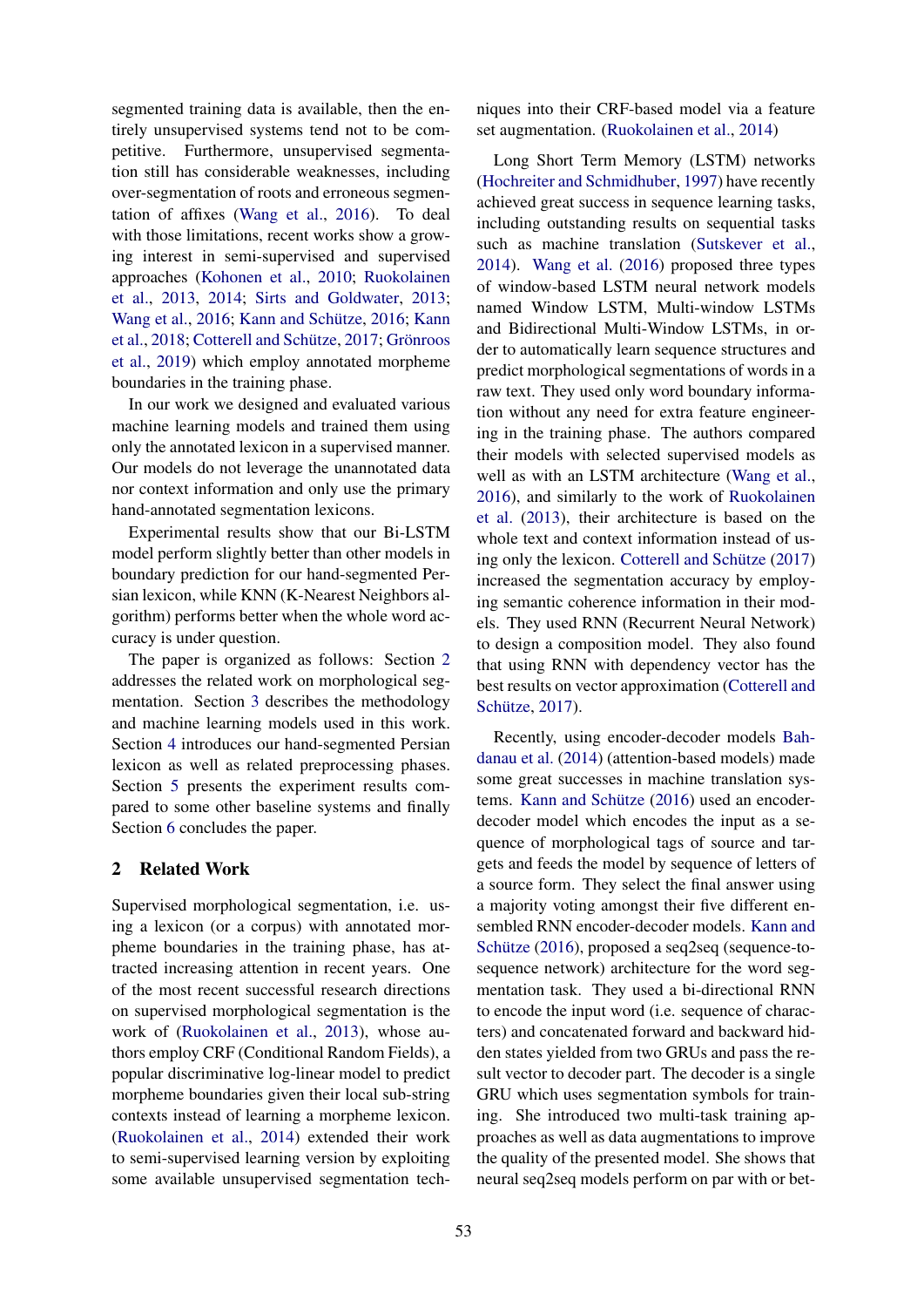ter than other strong baselines for polysynthetic languages in a minimal-resource setting. Their suggested neural seq2seq models constitute the state of the art for morphological segmentation in high-resource settings and for (mostly) European languages [\(Kann et al.,](#page-8-9) [2018\)](#page-8-9).

The main studied language in our work is Persian, which belongs to morphologically rich languages and which is powerful and versatile in word building. Having many affixes to form new words (over a hundred), and the ability to build affixes and especially prefixes from nouns, the Persian language is considered as an agglutinative language since it also frequently uses derivational agglutination to form new words from nouns, adjectives, and verbal stems. [Hesabi](#page-8-14) [\(1988\)](#page-8-14) claimed that Persian can derive more than 226 million words [\(Hesabi,](#page-8-14) [1988\)](#page-8-14).

To the best of our knowledge, the research on morphology of the Persian language is very limited. [Rasooli et al.](#page-9-6) [\(2013\)](#page-9-6) claimed that performing morphological segmentation in the preprocessing phase of statistical machine translation could improve the quality of translations for morphology rich and complex languages. Although they segmented very low portion of Persian words (only some Persian verbs), the quality of their machine translation system increases by 1.9 points of BLEU score. [Arabsorkhi and](#page-8-15) [Shamsfard](#page-8-15) [\(2006\)](#page-8-15) proposed a Minimum Description Length (MDL) based algorithm with some improvements for discovering the morphemes of Persian language through automatic analysis of corpora.

## <span id="page-2-0"></span>3 Our Machine Learning Models

In this work we decided to evaluate selected machine learning models including those featurebased machine learning approaches in which the task of word segmentation is reformulated as a classification task, as well as various deeplearning (DL for short) neural network models.

Because of huge number of learned parameters in DL, having enough training data is critical. The fact that we decided to create a large handannotated dataset for Persian allows evaluating the effect of the training data size on a relatively wide scale, as described in Section [4.](#page-3-0)

We convert all segmentations into a simple string format in which letters "B" and "L" encode the presence of the boundary letter and

the continuation letter, respectively. For example for word "goes", the encoded segmentation is "LLBL", which shows that there is a segmentation boundary in front of the third letter ("e"). While in our model we consider only morphologically segmented lexicon and we do not employ any other information like corpus contexts or lists of unannotated words, this encoding is sufficient and make the specification of boundary location easy.

In the case of presence of a semi-space letter (a feature specific for the Persian written language), the semi-space letter is always considered as a boundary letter. An experiments focused on this feature is described in Subsection [5.2.3,](#page-6-1) which shows that our models could perform better when this information exists in the annotated lexicon.

## 3.1 Classification-Based Segmentation Models

In the first setup, we convert the segmentation task (the task of segmenting a word into a sequence morphemes) simply to a set of independent binary decisions capturing the presence or absence of a segmentation boundary in front of each letter in the word. For this task, we use various standard off-the-shelf classifiers available in the Scikit-learn toolkit [\(Pedregosa et al.,](#page-9-7) [2011\)](#page-9-7).

So far, we provide the classifiers only with features that are extractable from the word alone. More specifically, we use only character-based features. These character-based features include letters and letter sequences (and their combinations) before and after under the character under question, which is subsequently assigned one out of two classes: "B" for boundary characters, and "L" which stands for continuation characters. The main task of these methods is then to train a classification model to classify all characters in the word into those two classes, given binary features based on surrounding characters. For example, for the fifth character of word "hopeless", some of our features could be: "e", "le", and "ope". The classification predictions are performed independently.

### <span id="page-2-1"></span>3.2 Deep Neural Network Based Models

Besides the classification-based segmentation models, we designed and evaluated five DL models based on GRU, LSTM, Bi-LSTM, seq2seq and Bi-LSTM with the attention mechanism, respectively. The first three models are illustrated in Figures [1](#page-2-1) and [2.](#page-2-1) The presented seq2seq model, is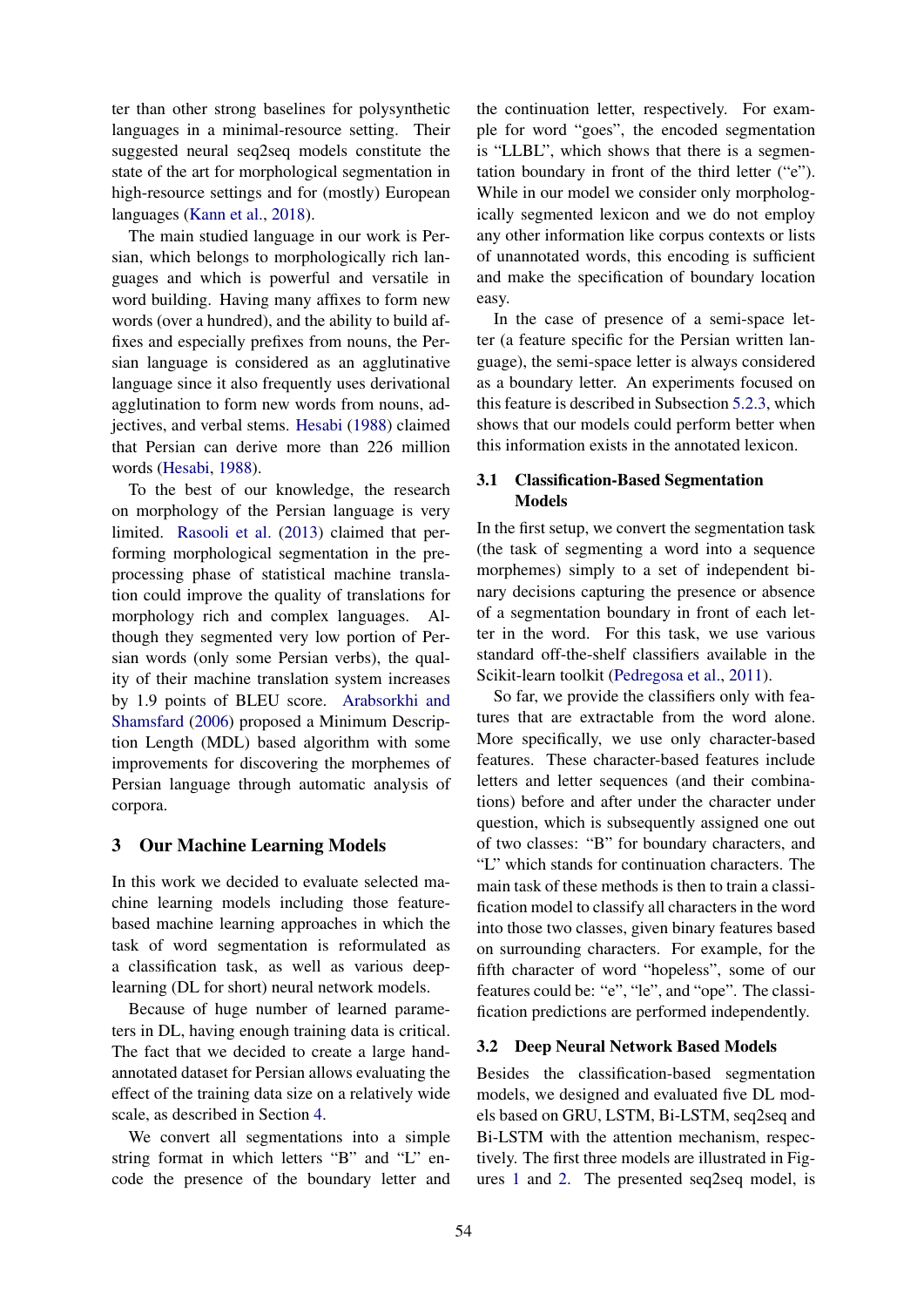similar to the model described in (Grönroos et al., [2019\)](#page-8-11). The last presented model is an attention based model, which is shown in Figure [3.](#page-2-1) In this model, we use Bi-LSTM as encoder and LSTM as attention layer, and finally, outputs of encoder and attention layers are added together.



Figure 1: The schema of the LSTM/GRU models used in this experiments.



Figure 2: The schema of the Bi-LSTM model used in this experiments.



Figure 3: The schema of the Bi-LSTM with the attention mechanism model used in this experiments.

#### <span id="page-3-0"></span>4 Morphological Segmentation Lexicons

In this section, the rich Persian hand-annotated dataset and the existing Finnish datasets from the Morpho-Challenge shared task 2010 [\(Virpioja](#page-9-8)

[et al.,](#page-9-8) [2011\)](#page-9-8) as well as the Czech dataset used in our experiments are described.

### 4.1 Persian Hand-Annotated Morphological Segmentation Dataset

We extracted our primary word list from three different corpora. The first corpus contains sentences extracted from the Persian Wikipedia [\(Karimi](#page-8-16) [et al.,](#page-8-16) [2018\)](#page-8-16). The second one is popular Persian mono-lingual corpus BijanKhan [\(Bijankhan et al.,](#page-8-17)  $2011$  $2011$  $2011$ ), and the last one is Persian-NER<sup>1</sup> [\(Poostchi](#page-9-9) [et al.,](#page-9-9) [2018\)](#page-9-9).

For all introduced corpora, using Hazm tool-set (Persian preprocessing and tokenization tools)<sup>[2](#page-0-0)</sup> and the stemming tool presented by [Taghi-Zadeh](#page-9-10) [et al.](#page-9-10) [\(2015\)](#page-9-10), we extracted and normalized all sentences and in the final steps using our rulebased stemmer and a Persian lemma collection, all words are lemmatized and stemmed. Finally all semi-spaces are automatically detected and fixed. Words with more than 10 occurrences in the corpora were selected for manual annotation. We decided to send all 80K words to our 16 annotators in the way that each word is checked and annotated by two independent persons. Annotators decided about the lemma of a word under question, segmentation parts, plurality, ambiguity (whether a word has more than one meaning) or they might delete the word if they think is not a proper Persian word. Moreover, some segmentations predicted by our automatic segmentator with high confidence score were offered to our annotators. We removed almost 30K words which were selected to be deleted by both annotators. And remaining 50K words sent for inter-annotation comparison part. In this step, all disagreements were checked and corrected by the authors of this paper and finally all words were quickly reviewed by two Persian linguists. The whole process took around six weeks. In order to use a hand-annotated lexicon in our work, we extracted the segmentation part from the dataset and converted it to our binary model which is described in Section [3.](#page-2-0)

The total number of words we used in our Persian dataset is 40K. The dataset is publicly available in the LINDAT/CLARIN repository [\(Ansari](#page-7-0) [et al.,](#page-7-0) [2019\)](#page-7-0).

<sup>1</sup>[https://github.com/HaniehP/](https://github.com/HaniehP/PersianNER) [PersianNER](https://github.com/HaniehP/PersianNER)

<sup>2</sup><https://github.com/sobhe/hazm>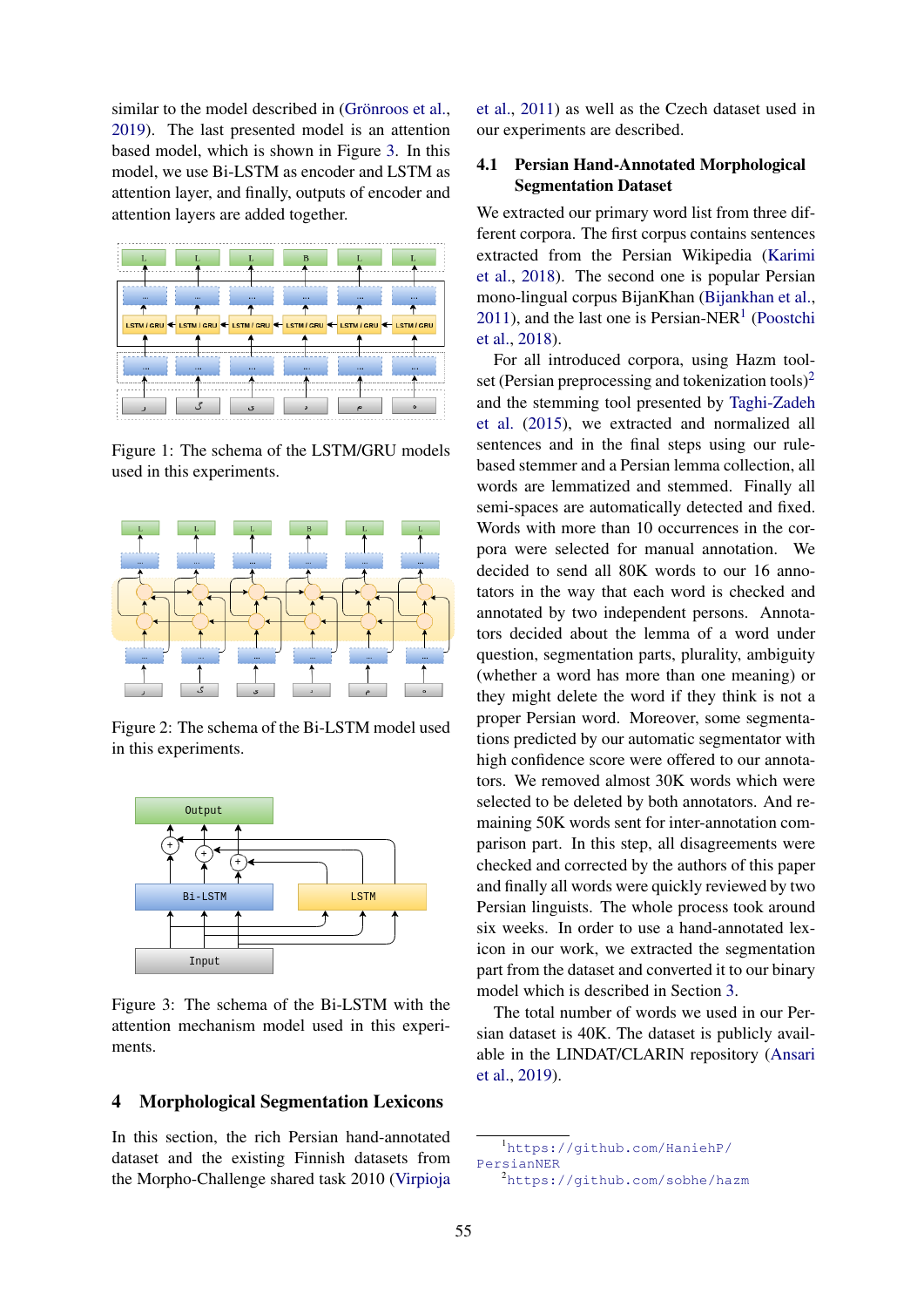## 4.2 Existing Finnish and Czech Segmentation **Datasets**

We downloaded the Finnish segmentation dataset from the Morpho-Challenge shared task  $2010<sup>3</sup>$  $2010<sup>3</sup>$  $2010<sup>3</sup>$ [\(Virpioja et al.,](#page-9-8) [2011\)](#page-9-8) and converted them into our binary format. The Finnish dataset contains 2000 segmented words. While comparing to our handannotated Persian dataset these datasets are small, we used them to see the efficiency of our presented models when the size of training dataset is limited.

The Czech dataset results from a prototype segmentation annotation of Czech words. A sample of 1000 lemmas were selected randomly from DeriNet, which is a lexical database focus on derivation in Czech ( $\check{Z}$ abokrtský et al., [2016\)](#page-9-11). The lemmas were manually segmented by two independent annotators, and all annotation differences were resolved subsequently during a third pass through the data. The annotation resulted in 4.6 morphemes per word, partially as a result of the fact that the lemmas were sampled uniformly, regardless of their corpus frequency, and thus the selection is biased towards longer words.

# <span id="page-4-0"></span>5 Experimental Results

To partition our dataset (Persian, Czech and Finnish) into training, development and test sets a commonly used method is used [\(Ruokolainen](#page-9-2) [et al.,](#page-9-2) [2013\)](#page-9-2), which involves sorting words according to their frequency and assigning every eighth term starting from the first one into the test set and every eighth term from the second into the development set, while moving the remaining terms into the training set.

In order to evaluate the effect of the training data size, we randomly select the first 1/64, 1/32, 1/16, 1/8, 3/8, 1/4, 1/2, 3/4 and all amount of data from the training set to carry out experiments with different training sizes. In all experiments, we report three evaluation measures: the number of correctly predicted morpheme boundaries (in terms of precision, recall, and f-measure), the percentage of correct binary predictions on all characters, and the percentage of correctly segmented words.

As described in Section [2,](#page-1-0) some previous works reported accuracy in terms of the number of correct predictions (boundary and word) in a running text, instead of considering unique words sampled from a lexicon. Hence we decided to also report such accuracy in our experiments in addition to our lexicon evaluation. For this new experiment, we selected a part of a mono-lingual text and after removing all presented words in the text from our training lexicon, the remaining segmented words are considered as the training set and finally accuracy of word segmentation of words in test sentences is reported separately.

# 5.1 Baselines

We used two baseline systems which we selected to compare our models with. The first baseline is an unsupervised version of MORFESSOR, which is introduced and implemented by [Creutz](#page-8-5) [et al.](#page-8-5) [\(2007\)](#page-8-5). The second baseline is FlatCat (Grönroos et al.,  $2014$ ), which is a well-known semi-supervised version of MORFESSOR that uses the Hidden Markov Model for segmentation. In addition to the annotated data, semi-supervised MORFESSOR (i.e. FlatCat) uses a set of 100,000 word types following their frequency in the corpus as their unannotated training dataset. For both baselines, the best performing model is selected and compared with our neural network based models.

# 5.2 Results and Discussion

As described in Section [4,](#page-3-0) we designed various models for the morphological segmentation task. In the following subsections, different experiments done in this work are reviewed. In all tables, the column entitled by  $W\%$  indicates the proportion of perfectly segmented words. The column entitled by  $\mathbf{Ch}\%$  indicated the accuracy of characters which are classified as boundary or non-boundary. Finally,  $P\%$ ,  $R\%$ , and  $F\%$  indicate precision, recall and F-measure score respectively for the morpheme boundary detection, naturally excluding the trivial final position characters from our evaluation.

# <span id="page-4-1"></span>5.2.1 Comparison of Different Models

Table [1](#page-4-1) shows the evaluation results of morphological segmentation using our Persian handannotated dataset if the whole training data is used. For each model, only results of the bestperforming hyperparameter configuration are reported. As is shown in Table [1,](#page-4-1) our Bi-LSTM model performs slightly better than the rest in boundary prediction, however, the classification models are surprisingly almost on the par with our complex DL model. Considering word accuracy,

<sup>3</sup>[http://morpho.aalto.fi/events/](http://morpho.aalto.fi/events/morphochallenge2010/datasets.shtml) [morphochallenge2010/datasets.shtml](http://morpho.aalto.fi/events/morphochallenge2010/datasets.shtml)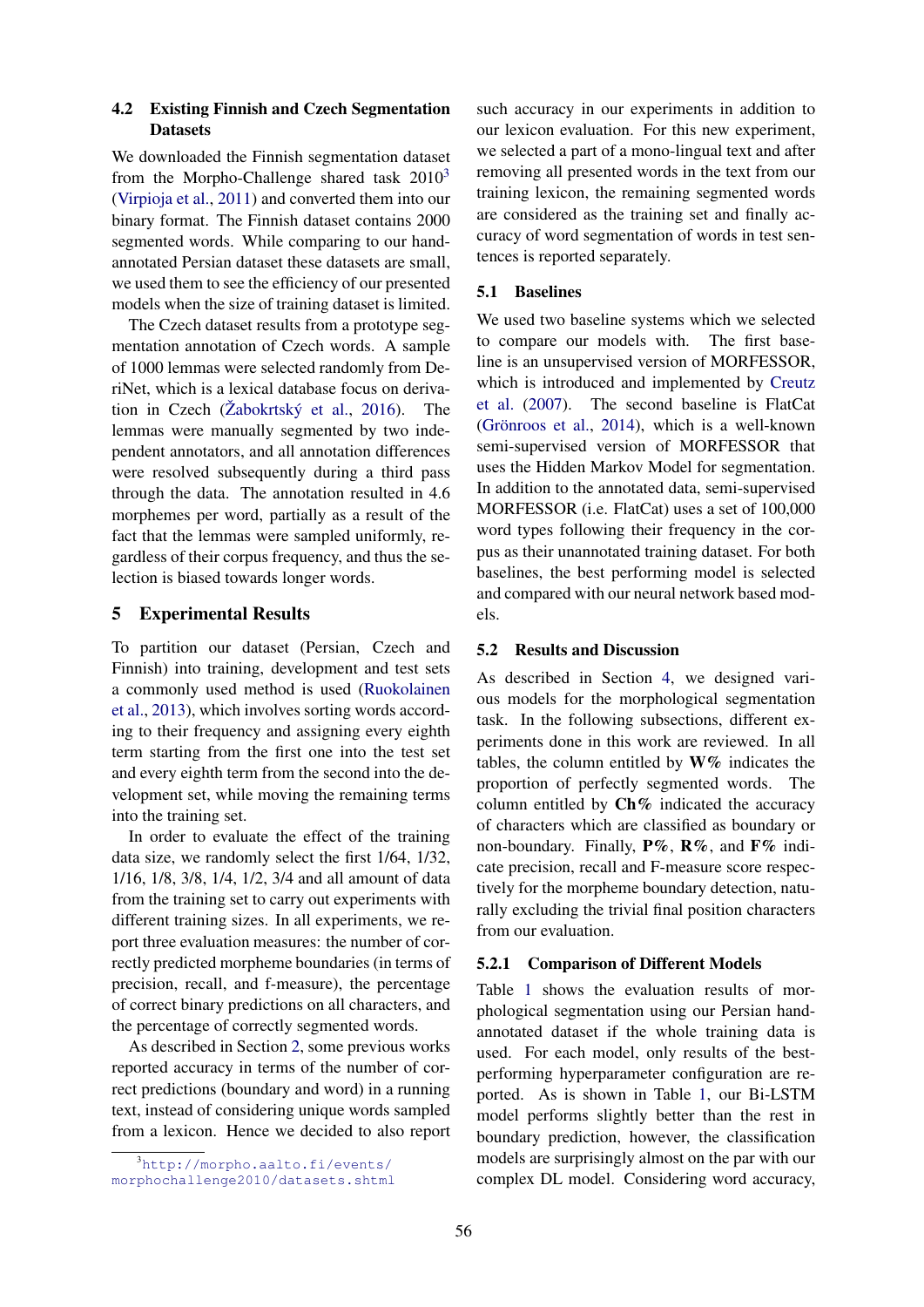| Model                                  | $P\% / R\% / F\%$     | W%                 | Ch%                |
|----------------------------------------|-----------------------|--------------------|--------------------|
| <b>LSTM</b>                            | 90.09 / 87.55 / 88.80 | 64.10              | 93.20              |
| <b>GRU</b>                             | 85.43 / 84.50 / 84.96 | 58.35              | 91.44              |
| <b>Bi-LSTM</b>                         | 92.50 / 88.65 / 90.53 | 66.51              | 94.37              |
| Seq2Seq                                | 88.04 / 84.04 / 86.09 | 59.10              | 91.65              |
| <b>Bi-LSTM</b> with Attention          | 92.57 / 85.85 / 89.08 | 65.30              | 93.52              |
| SVC, Kernel: linear                    | 85.86 / 82.20 / 83.94 | 73.08              | 94.45              |
| SVC, Kernel: poly, Degree: 2           | 89.57 / 85.86 / 87.67 | 78.72              | 95.72              |
| SVC, Kernel: rbf                       | 89.71 / 84.42 / 86.99 | 77.61              | 95.52              |
| SVC, Kernel: poly, Degree: 5           | 89.77 / 83.91 / 86.74 | 77.17              | 95.45              |
| SVC, Kernel: poly, Degree: 3           | 89.58 / 85.89 / 87.70 | 78.70              | 95.73              |
| Logistic Regression, Solver: sag       | 87.55 / 79.66 / 83.42 | 72.60              | 94.39              |
| Logistic Regression, Solver: liblinear | 87.55 / 79.60 / 83.42 | 72.63              | 94.39              |
| Logistic Regression, Solver: lbfgs     | 87.49 / 79.78 / 83.46 | $\overline{72.64}$ | 94.39              |
| KNeighbors, Neighbors: 5               | 86.22/82.47/84.30     | 73.12              | 94.56              |
| KNeighbors, Neighbors: 10              | 86.22 / 82.47 / 84.03 | 73.12              | 94.56              |
| KNeighbors, Neighbors: 30              | 90.23 / 86.69 / 88.42 | 78.64              | 95.73              |
| Ada Boost, Estimators: 100             | 83.34 / 64.10 / 72.46 | 58.21              | 90.83              |
| Decision Tree                          | 88.25 / 87.05 / 87.65 | 76.83              | 95.38              |
| Random Forest, Estimators: 10          | 89.75 / 84.87 / 87.15 | 76.08              | $95.\overline{30}$ |
| Random Forest, Estimators: 100         | 89.93 / 85.92 / 87.88 | 77.37              | 95.54              |
| <b>Bernoulli Naive Bayes</b>           | 78.38 / 88.31 / 83.05 | 66.71              | 93.21              |
| Perceptron MaxIteration: 50            | 83.98 / 74.45 / 78.93 | 65.07              | 92.52              |
| <b>Unsupervised MORFESSOR</b>          | 69.58 / 81.10 / 74.90 | 29.01              | 83.28              |
| <b>Supervised MORFESSOR</b>            | 82.13/92.94/87.20     | 59.56              | 91.60              |

Table 1: Result of applying our models on small Persian segmented lexicon.  $P\%$ ,  $R\%$ , and  $F\%$ indicate precision, recall and F-measure score respectively.  $W\%$  means the percentage of number of correct predicted words and Ch% indicated the the accuracy of characters which are classified in two boundary or non-boundary classes.

classification models are performing better than DL models. A possible explanation for this is that the classification models make use of n-gram features and handle the characteristics of the whole word more efficiently than sequence-based models. Moreover, regarding our experiments, the presented seq2seq model does not perform well. An explanation could be that while there is not any available context information, the used attention mechanism does not have any far parts to make a relation between them. Moreover, our Bi-LSTM with the attention mechanism does not perform better than normal Bi-LSTM either. Finally, Tables [2](#page-4-1) and [3](#page-4-1) show the results of this experiment on two other languages, Finnish and Czech, for which the sizes of training data are very limited comparing the Persian dataset. As we expected, with so small training data, the classification methods perform better than more complex DL strategies.

Table [4](#page-4-1) shows a comparison of our DL models, when different LSTM output sizes and drop-out thresholds are tested. Only two best-performing models (LSTM and Bi-LSTM) are shown.

As is seen in the tables, the classification models perform well when compared to more complex DL models. One explanation for this evidence is the lack of any external information (other than a segmented lexicon) which limits the number of

| Model                                  | $P\%$ / $R\%$ / $F\%$ | W%    | Ch%   |
|----------------------------------------|-----------------------|-------|-------|
| <b>LSTM</b>                            | 99.67 / 29.08 / 44.98 | 03.58 | 81.57 |
| GRU                                    | 99.99 / 28.01 / 45.01 | 03.59 | 81.60 |
| <b>Bi-LSTM</b>                         | 86.96 / 32.82 / 47.66 | 04.88 | 81.30 |
| <b>Bi-LSTM</b> with Attention          | 81.50 / 44.18 / 57.30 | 05.53 | 78.26 |
| SVC, Kernel: linear                    | 78.39 / 76.83 / 77.31 | 38.11 | 91.16 |
| SVC, Kernel: poly, Degree: 2           | 89.00 / 77.62 / 82.23 | 47.55 | 93.63 |
| SVC. Kernel: rbf                       | 90.06 / 74.83 / 81.74 | 45.92 | 93.34 |
| SVC, Kernel: poly, Degree: 5           | 91.35/64.71/75.75     | 35.83 | 91.75 |
| SVC, Kernel: poly, Degree: 3           | 89.70 / 76.56 / 82.61 | 46.57 | 93.58 |
| Logistic Regression, Solver: sag       | 82.43/69.37/75.34     | 31.92 | 90.95 |
| Logistic Regression, Solver: liblinear | 82.43/69.37/75.34     | 31.92 | 90.95 |
| Logistic Regression, Solver: lbfgs     | 82.43/69.37/75.34     | 31.92 | 90.95 |
| KNeighbors, Neighbors: 5               | 82.56 / 71.23 / 76.48 | 33.55 | 91.27 |
| KNeighbors, Neighbors: 10              | 82.56/71.23/76.48     | 33.55 | 91.27 |
| KNeighbors, Neighbors: 30              | 82.56 / 71.23 / 76.48 | 33.55 | 91.27 |
| Ada Boost, Estimators: 100             | 76.45 / 38.48 / 51.19 | 16.28 | 85.38 |
| <b>Decision Tree</b>                   | 79.58 / 76.29 / 77.90 | 39.41 | 91.38 |
| Random Forest, Estimators: 10          | 87.41 / 68.44 / 76.77 | 37.45 | 91.75 |
| Random Forest, Estimators: 100         | 88.08 / 72.83 / 79.73 | 44.29 | 92.62 |
| <b>Bernoulli Naive Bayes</b>           | 64.27 / 76.43 / 69.82 | 26.38 | 86.84 |
| Perceptron MaxIteration: 50            | 73.22 / 75.36 / 74.27 | 31.92 | 89.60 |
| <b>Unsupervised MORFESSOR</b>          | 25.85 / 89.87 / 40.15 | 00.32 | 30.53 |
| <b>Supervised MORFESSOR</b>            | 70.48 / 79.67 / 74.79 | 31.49 | 87.68 |

Table 2: Result of applying our models on small Finnish segmented lexicon.

| Model                                  | $P\%$ / $R\%$ / $F\%$ | W%    | Ch%   |
|----------------------------------------|-----------------------|-------|-------|
| <b>LSTM</b>                            | 69.64 / 36.44 / 47.82 | 04.19 | 69.77 |
| <b>GRU</b>                             | 74.72 / 27.23 / 39.92 | 00.59 | 63.86 |
| <b>Bi-LSTM</b>                         | 68.56 / 48.33 / 56.69 | 05.38 | 67.45 |
| <b>Bi-LSTM</b> with Attention          | 66.62/71.16/68.81     | 08.98 | 72.16 |
| SVC, Kernel: linear                    | 84.28 / 70.84 / 76.98 | 20.95 | 83.88 |
| SVC, Kernel: poly, Degree: 2           | 91.42 / 69.46 / 78.94 | 31.73 | 85.90 |
| SVC. Kernel: rbf                       | 91.39 / 67.40 / 77.59 | 30.53 | 85.19 |
| SVC, Kernel: poly, Degree: 5           | 94.03 / 48.71 / 64.18 | 20.35 | 79.32 |
| SVC, Kernel: poly, Degree: 3           | 90.95/60.37/72.57     | 25.14 | 82.64 |
| Logistic Regression, Solver: sag       | 90.69 / 66.89 / 76.99 | 25.04 | 84.80 |
| Logistic Regression, Solver: liblinear | 90.69 / 66.89 / 76.99 | 25.04 | 84.80 |
| Logistic Regression, Solver: lbfgs     | 90.69 / 66.89 / 76.99 | 25.04 | 84.80 |
| KNeighbors, Neighbors: 5               | 82.18/79.93/81.04     | 28.74 | 85.77 |
| KNeighbors, Neighbors: 10              | 87.50 / 76.15 / 81.24 | 29.34 | 86.62 |
| KNeighbors, Neighbors: 30              | 82.18/79.93/81.04     | 28.74 | 85.77 |
| Ada Boost, Estimators: 100             | 88.85 / 57.46 / 69.79 | 16.16 | 81.08 |
| <b>Decision Tree</b>                   | 78.46 / 56.26 / 65.53 | 15.56 | 77.49 |
| Random Forest, Estimators: 10          | 91.42/65.86/76.57     | 29.34 | 84.67 |
| Random Forest, Estimators: 100         | 91.76 / 68.78 / 76.82 | 29.34 | 85.77 |
| <b>Bernoulli Naive Bayes</b>           | 85.94 / 74.44 / 79.77 | 26.94 | 85.64 |
| Perceptron MaxIteration: 50            | 80.45 / 72.04 / 76.01 | 19.16 | 82.71 |
| <b>Unsupervised MORFESSOR</b>          | 44.28 / 99.33 / 61.25 | 00.59 | 44.61 |
| <b>Supervised MORFESSOR</b>            | 67.12/77.43/71.91     | 05.95 | 73.33 |

Table 3: Result of applying our models on the Czech segmented lexicon.

| Model          | <b>Parameters</b>         | $P\%$ / $R\%$ / $F\%$ | W%    | Ch%   |
|----------------|---------------------------|-----------------------|-------|-------|
| <b>Bi-LSTM</b> | Outstate: 25 Dropout: 0.2 | 89.44 / 82.80 / 86.00 | 59.44 | 91.73 |
| <b>Bi-LSTM</b> | Outstate: 50 Dropout: 0.2 | 88.79 / 87.89 / 88.34 | 62.57 | 92.86 |
| <b>Bi-LSTM</b> | Outstate: 70 Dropout: 0.2 | 91.39 / 88.85 / 90.10 | 64.51 | 93.70 |
| <b>Bi-LSTM</b> | Outstate: 70 Dropout: 0.5 | 92.50 / 88.65 / 90.53 | 66.51 | 94.37 |
| <b>LSTM</b>    | Outstate: 25 Dropout: 0.2 | 91.69 / 83.00 / 87.13 | 62.32 | 92.45 |
| <b>LSTM</b>    | Outstate: 50 Dropout: 0.2 | 93.09 / 82.29 / 87.36 | 60.82 | 92.67 |
| <b>LSTM</b>    | Outstate: 70 Dropout: 0.2 | 90.09 / 87.55 / 88.80 | 64.10 | 93.20 |
| <b>LSTM</b>    | Outstate: 70 Dropout: 0.5 | 87.86 / 88.59 / 88.22 | 62.19 | 92.72 |

Table 4: Effect of using different hyperparameters on LSTM and Bi-LSTM models, two best performing deep neural network models for Persian dataset

possible features from the training data. For example there is no information about some previous words, and consequently RNN-based models can not learn any information about distant previous characters in the training phase. Possibly,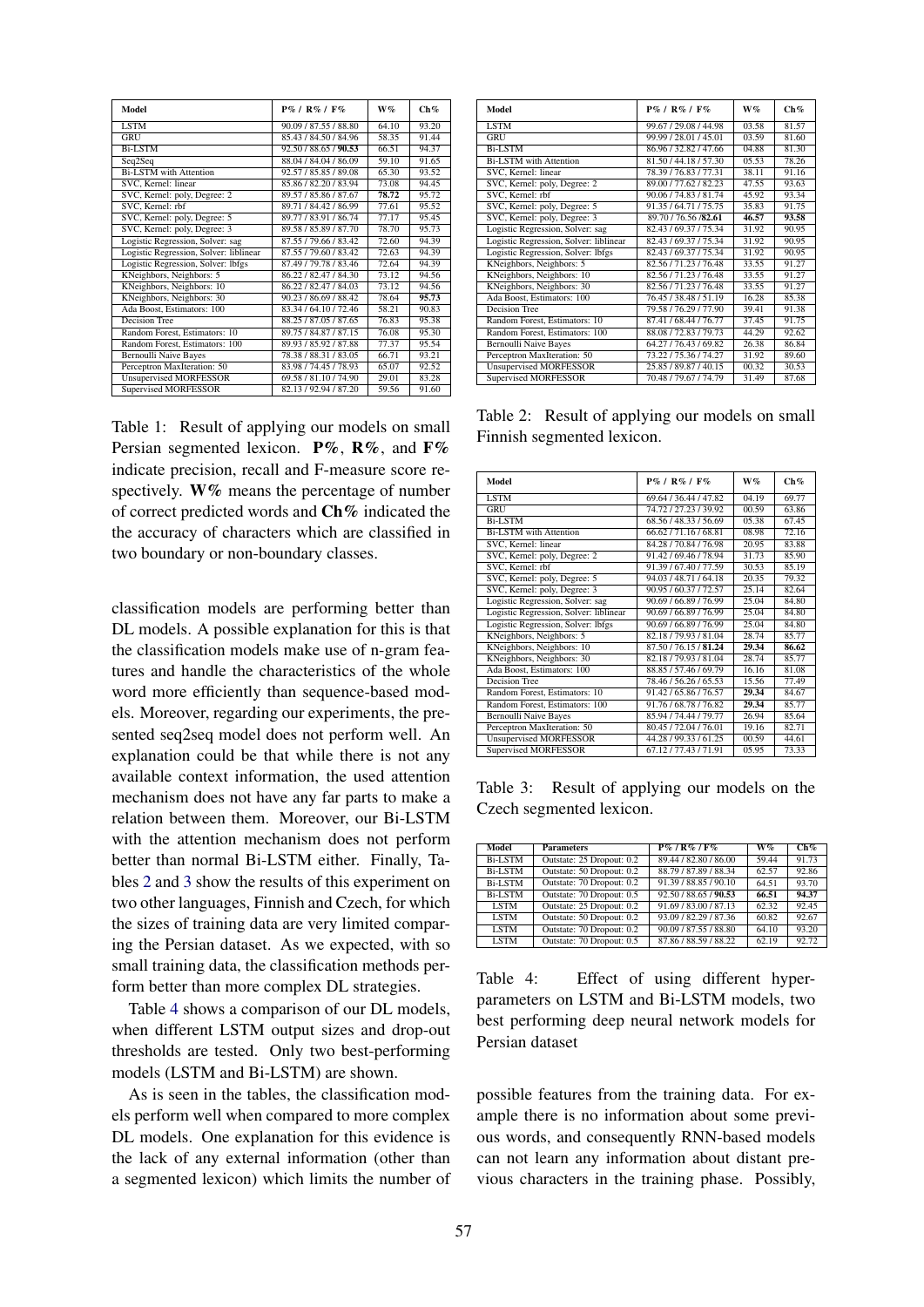this also explains the inferior performance of our seq2seq model compared to the Bi-LSTM model implemented for this work.

Finally, Table [5](#page-4-1) shows results of selected models when the segmentation is done on all words occurring in a corpus instead of a segmented lexicon. In this experiments we expected those words with more frequency has higher effect on results comparing with less frequent words.

## <span id="page-6-2"></span>5.2.2 Effect of Training Data Size

In order to evaluate the effect of the training data size on our DL models, different amount of training data are selected from and feed to our models. Figure [4](#page-4-1) and Figure [5](#page-4-1) demonstrate an experiment in which the baseline line is the results of unsupervised version of MORFESSOR for similar test dataset. Only four best performing feature-based models in addition to two DL-based models are selected to be shown here. As this figure shows, after having more than 10K training instances, increasing the training data further does not have a substantial effect any more.

## <span id="page-6-1"></span>5.2.3 Semi-Space Feature for Persian Words

An important feature of the Persian and Arabic languages is the existence of semi-space. For example word "کتابها) "books) is a combination of word "کتاب "and "ها", in which the former is Persian translation of word "book" and the latter is morpheme for a plural form. We can say these semi-space signs segment words into smaller morphemes. However, in formal writing and in all Persian normal corpora, this space is neglected frequently and it could make a lot of problems in Persian and Arabic morphological segmentation task. For example both forms for the previous example, "کتابها "and "کتابها ", are considered correct in Persian text and have the same meaning. To deal with this problem and in order to improve the quality of our segmentation dataset, we implemented a preprocessor to distinguish this

| Model                          | $P\%$ / $R\%$ / $F\%$ | $W\%$ | Ch%   |
|--------------------------------|-----------------------|-------|-------|
| <b>LSTM</b>                    | 94.42 / 92.93 / 93.67 | 78.14 | 95.13 |
| <b>Bi-LSTM</b>                 | 95.97 / 93.69 / 94.89 | 78.37 | 95.79 |
| SVC, Kernel: poly, Degree: 3   | 93.88 / 92.11 / 92.99 | 89.85 | 97.02 |
| KNeighbors, Neighbors: 30      | 94.50 / 92.77 / 93.63 | 89.91 | 96.93 |
| Random Forest, Estimators: 100 | 94.32/91.99/93.10     | 88.64 | 96.66 |

Table 5: Experiment results when a model is used to predict boundaries of Persian words of a small corpus instead of lexicon words. Only five best performing models are shown.

kind of space in Persian words and consequently our hand-annotated dataset contains these semispaces correctly. While we wanted to test the effect of having this prior knowledge in the lexicon, we evaluated our models in two different forms. In the first case, we used our hand annotated dataset as is. In the second case, we removed all semispaces from the lexicon. Table [6](#page-6-2) shows a comparison for deploying our models on these two different datasets and as could be seen in this table, having the accurate dataset which is created by our preprocessing strategy could improve results drastically.

# <span id="page-6-0"></span>6 Conclusion

The main task of this work is to evaluate different supervised models to find the best segmentation of a word when only a segmented lexicon without any extra information is available in the training phase. In recent years, recurrent neural networks (RNN) attracted a growing interest in morphological analysis, that is why we decided to design and evaluate various neural network based models (LSTM, Bi-LSTM, GRU, and attention based models) as well as some machine learning classification models including SVM, Random Forest, Logistic Regression and others for our morphological segmentation task. While a critical point in any DL model is the training data size, we decided to create a rich hand annotated Persian lexicon which is the only segmented corpus for Persian words. Using this lexicon we evaluated our presented models as well as the effect of training data size on results. Moreover, we evaluated and tested our models on some limited datasets for Czech and Finnish languages. Experimental results show our Bi-LSTM model performs slightly better in boundary prediction, however the results of classification-based approaches overcome the DL models in percentage of completely correctly segmented words.

## Acknowledgments

The research was supported by OP RDE project No. CZ.02.2.69/0.0/0.0/16 027/0008495, International Mobility of Researchers at Charles University, and by grant No. 19-14534S of the Grant Agency of the Czech Republic. It has been using language resources developed, stored, and distributed by the LINDAT/CLARIN project of the Ministry of Education, Youth and Sports of the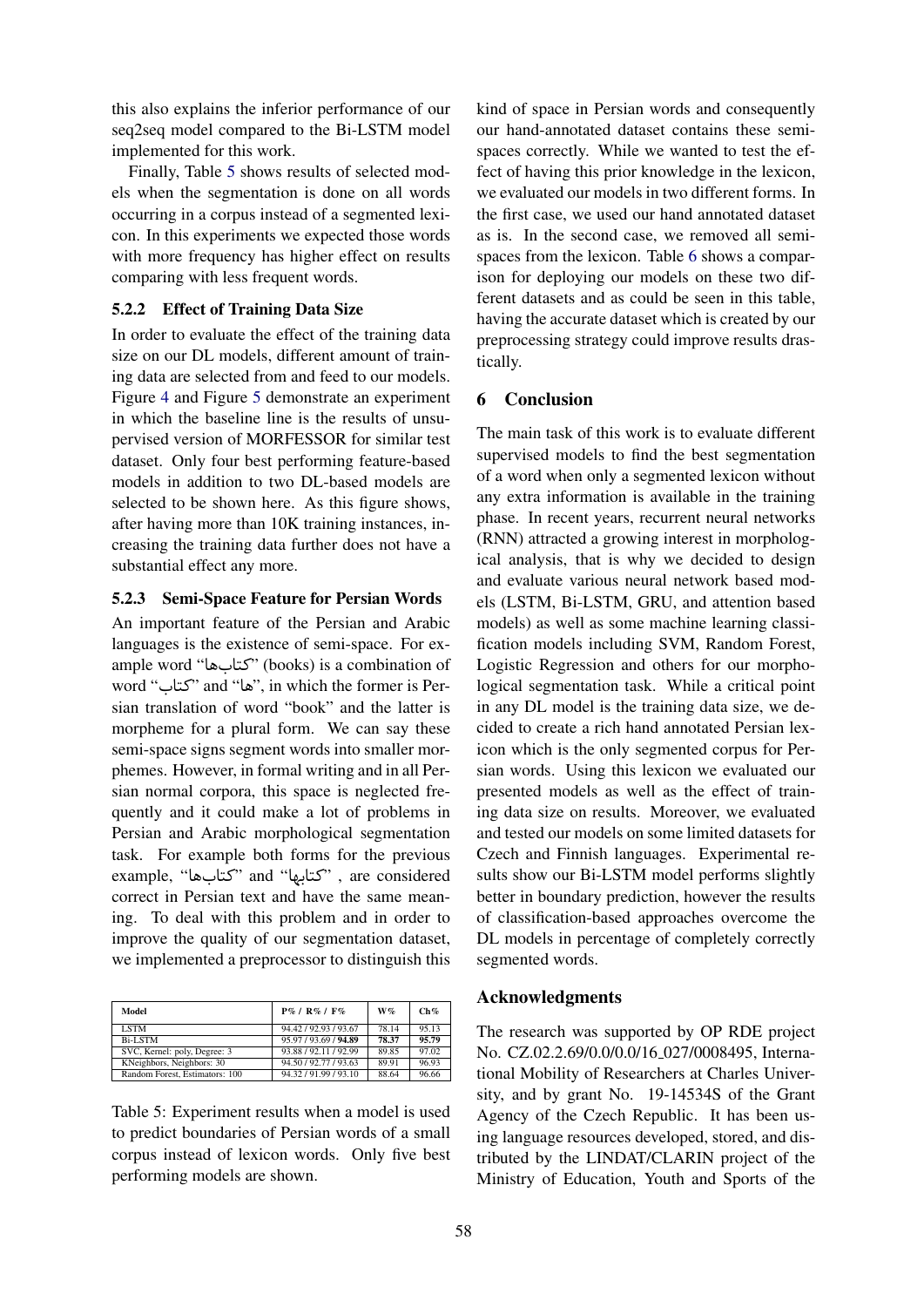

Figure 4: The effect of Persian training data size on boundary detection F-measure.



Figure 5: The effect of Persian training data size on whole-word segmentation accuracy.

| Model                                  | with semi             |       | without semi |                       |       |       |
|----------------------------------------|-----------------------|-------|--------------|-----------------------|-------|-------|
|                                        | $P\%$ / $R\%$ / $F\%$ | W%    | Ch%          | P%/R%/F%              | W%    | Ch%   |
| <b>LSTM</b>                            | 90.09 / 87.57 / 88.80 | 64.10 | 93.20        | 91.15/74.76/82.15     | 51.42 | 89.53 |
| <b>Bi-LSTM</b>                         | 92.50 / 88.65 / 90.53 | 66.51 | 94.37        | 89.19/77.18/82.75     | 52.58 | 89.64 |
| SVC. Kernel: linear                    | 85.86 / 82.20 / 83.94 | 73.08 | 94.45        | 81.67 / 77.75 / 79.66 | 68.17 | 92.62 |
| SVC, Kernel: poly, Degree: 2           | 89.57 / 85.86 / 87.67 | 78.72 | 95.72        | 86.52/82.96/84.71     | 75.66 | 94.43 |
| SVC. Kernel: rbf                       | 89.71 / 84.42 / 86.99 | 77.61 | 95.52        | 86.34 / 80.96 / 83.56 | 74.39 | 94.08 |
| SVC, Kernel: poly, Degree: 5           | 89.77 / 83.91 / 86.74 | 77.17 | 95.45        | 86.11/80.11/83.00     | 73.00 | 93.90 |
| SVC, Kernel: poly, Degree: 3           | 89.58 / 85.89 / 87.70 | 78.70 | 95.73        | 86.30/83.02/84.63     | 75.30 | 94.39 |
| Logistic Regression, Solver: sag       | 87.55 / 79.66 / 83.42 | 72.60 | 94.39        | 83.83/75.75/79.58     | 68.61 | 92.77 |
| Logistic Regression, Solver: liblinear | 87.55 / 79.60 / 83.42 | 72.63 | 94.39        | 83.84 / 75.75 / 79.59 | 68.63 | 92.78 |
| Logistic Regression, Solver: lbfgs     | 87.49 / 79.78 / 83.46 | 72.64 | 94.39        | 83.74 / 75.59 / 79.46 | 68.47 | 92.73 |
| KNeighbors, Neighbors: 5               | 82.47/86.22/84.30     | 73.12 | 94.56        | 82.19/76.34/79.15     | 67.36 | 92.52 |
| KNeighbors, Neighbors: 10              | 86.22/82.47/84.30     | 73.12 | 94.56        | 82.19/76.34/79.15     | 67.36 | 95.52 |
| KNeighbors, Neighbors: 30              | 90.23 / 86.69 / 88.42 | 78.64 | 95.73        | 82.19/76.34/79.15     | 67.36 | 92.52 |
| Ada Boost, Estimators: 100             | 83.34 / 64.10 / 72.46 | 58.21 | 90.83        | 75.17/51.87/61.39     | 52.95 | 87.87 |
| <b>Decision Tree</b>                   | 88.25 / 87.05 / 87.65 | 76.83 | 95.38        | 88.24 / 86.05 / 87.13 | 75.92 | 95.21 |
| Random Forest, Estimators: 10          | 89.75 / 84.87 / 87.15 | 76.08 | 95.30        | 85.04 / 78.17 / 81.46 | 70.83 | 93.38 |
| Random Forest, Estimators: 100         | 89.93 / 85.92 / 87.88 | 77.37 | 95.54        | 85.21/79.66/82.34     | 71.95 | 93.65 |
| <b>Bernoulli Naive Bayes</b>           | 78.38 / 88.31 / 83.05 | 66.71 | 93.21        | 75.63 / 84.91 / 80.00 | 62.01 | 92.01 |
| Perceptron MaxIteration: 50            | 83.98 / 74.45 / 78.93 | 65.07 | 92.52        | 75.41/77.28/76.34     | 62.51 | 90.05 |
| <b>Unsupervised MORFESSOR</b>          | 69.58 / 81.10 / 74.90 | 29.01 | 83.28        | 71.16/81.88/76.14     | 30.33 | 83.48 |
| <b>Supervised MORFESSOR</b>            | 82.13/92.94/87.20     | 59.56 | 91.60        | 81.60/92.24/86.60     | 58.84 | 90.80 |

Table 6: The effect of considering semi-space on training data when all training data are used.

Czech Republic (project LM2015071). References

<span id="page-7-0"></span>Ebrahim Ansari, Zdeněk Žabokrtský, Hamid Haghdoost, and Mahshid Nikravesh. 2019. Persian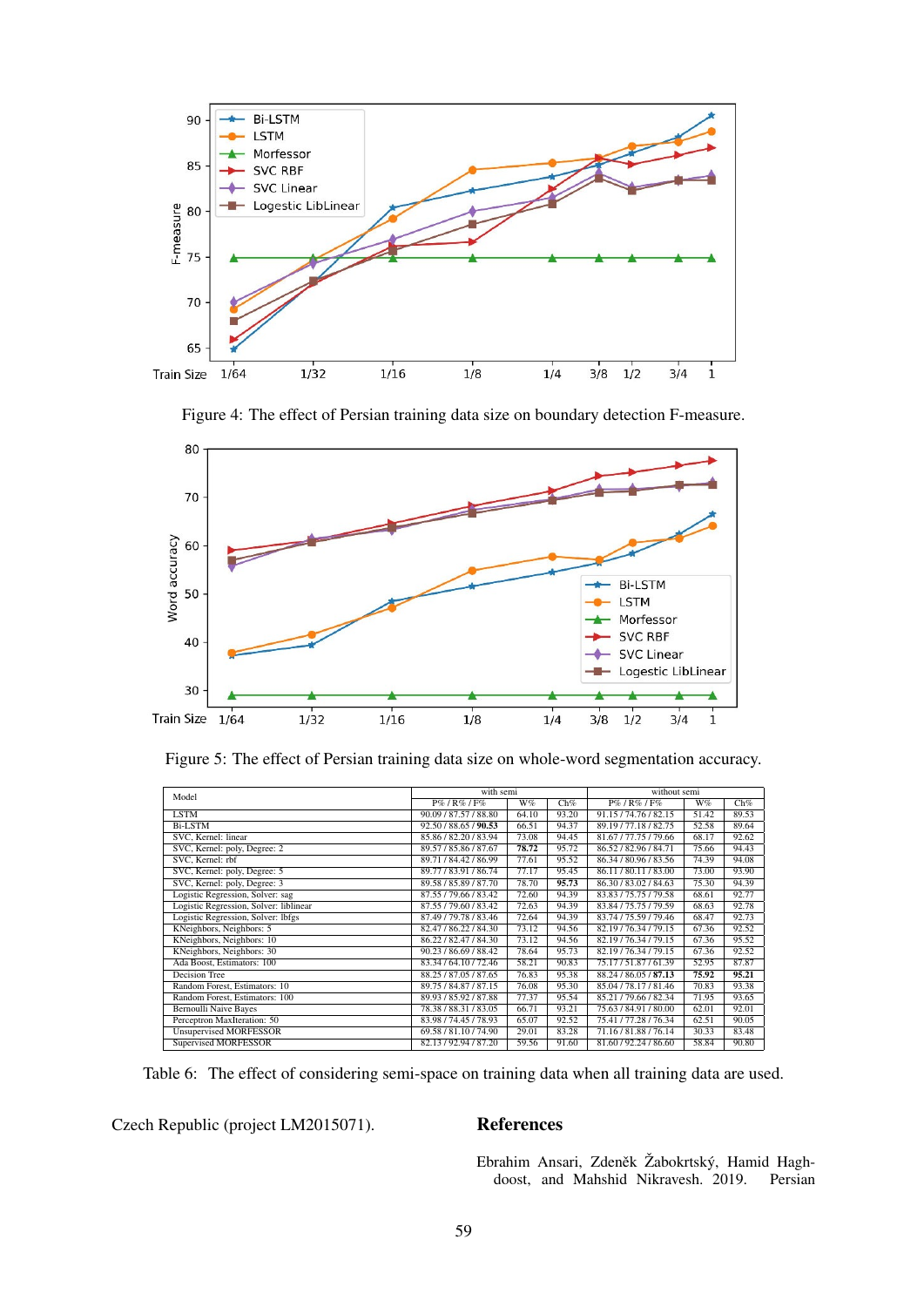Morphologically Segmented Lexicon 0.5. LIN-DAT/CLARIN digital library at the Institute of Formal and Applied Linguistics (ÚFAL), Faculty of Mathematics and Physics, Charles University, https://hdl.handle.net/11234/1-3011.

- <span id="page-8-15"></span>Mohsen Arabsorkhi and Mehrnoush Shamsfard. 2006. [Unsupervised Discovery of Persian Morphemes.](http://dl.acm.org/citation.cfm?id=1608974.1609002) In *Proceedings of the Eleventh Conference of the European Chapter of the Association for Computational Linguistics: Posters Demonstrations*. Association for Computational Linguistics, Stroudsburg, PA, USA, EACL '06, pages 175–178. [http://dl.acm.org/citation.cfm?id=1608974.1609002.](http://dl.acm.org/citation.cfm?id=1608974.1609002)
- <span id="page-8-13"></span>Dzmitry Bahdanau, Kyunghyun Cho, and Yoshua Bengio. 2014. [Neural machine translation by](http://arxiv.org/abs/1409.0473) [jointly learning to align and translate.](http://arxiv.org/abs/1409.0473) Cite arxiv:1409.0473Comment: Accepted at ICLR 2015 as oral presentation. [http://arxiv.org/abs/1409.0473.](http://arxiv.org/abs/1409.0473)
- <span id="page-8-17"></span>Mahmood Bijankhan, Javad Sheykhzadegan, Mohammad Bahrani, and Masood Ghayoomi. 2011. Lessons from building a Persian written corpus: Peykare. *Language Resources and Evaluation* 45(2):143–164.
- <span id="page-8-4"></span>Kris Cao and Marek Rei. 2016. [A joint model](https://doi.org/10.18653/v1/W16-1603) [for word embedding and word morphology.](https://doi.org/10.18653/v1/W16-1603) In *Proceedings of the 1st Workshop on Representation Learning for NLP*. Association for Computational Linguistics, Berlin, Germany, pages 18–26. [https://doi.org/10.18653/v1/W16-1603.](https://doi.org/10.18653/v1/W16-1603)
- <span id="page-8-10"></span>Ryan Cotterell and Hinrich Schütze. 2017. [Joint](http://arxiv.org/abs/1701.00946) [semantic synthesis and morphological analysis](http://arxiv.org/abs/1701.00946) [of the derived word.](http://arxiv.org/abs/1701.00946) *CoRR* abs/1701.00946. [http://arxiv.org/abs/1701.00946.](http://arxiv.org/abs/1701.00946)
- <span id="page-8-5"></span>Mathias Creutz, Teemu Hirsimäki, Mikko Kurimo, Antti Puurula, Janne Pylkkönen, Vesa Siivola, Matti Varjokallio, Ebru Arisoy, Murat Saraçlar, and Andreas Stolcke. 2007. [Morph](https://doi.org/10.1145/1322391.1322394)[based speech recognition and modeling of out](https://doi.org/10.1145/1322391.1322394)[of-vocabulary words across languages.](https://doi.org/10.1145/1322391.1322394) *ACM Trans. Speech Lang. Process.* 5(1):3:1–3:29. [https://doi.org/10.1145/1322391.1322394.](https://doi.org/10.1145/1322391.1322394)
- <span id="page-8-2"></span>Mathias Creutz and Krista Lagus. 2002. Un-<br>supervised discovery of morphemes. In Pro[supervised discovery of morphemes.](https://doi.org/10.3115/1118647.1118650) *ceedings of the ACL-02 Workshop on Morphological and Phonological Learning*. Association for Computational Linguistics, pages 21–30. [https://doi.org/10.3115/1118647.1118650.](https://doi.org/10.3115/1118647.1118650)
- <span id="page-8-1"></span>John Goldsmith. 2001. [Unsupervised learn](https://doi.org/10.1162/089120101750300490)[ing of the morphology of a natural lan](https://doi.org/10.1162/089120101750300490)[guage.](https://doi.org/10.1162/089120101750300490) *Comput. Linguist.* 27(2):153–198. [https://doi.org/10.1162/089120101750300490.](https://doi.org/10.1162/089120101750300490)
- <span id="page-8-11"></span>Stig-Arne Grönroos, Sami Virpioja, and Mikko Kurimo. 2019. North Sámi morphological seg[mentation with low-resource semi-supervised se](https://www.aclweb.org/anthology/W19-0302)[quence labeling.](https://www.aclweb.org/anthology/W19-0302) In *Proceedings of the Fifth International Workshop on Computational Linguis-*

*tics for Uralic Languages*. Association for Computational Linguistics, Tartu, Estonia, pages 15–26. [https://www.aclweb.org/anthology/W19-0302.](https://www.aclweb.org/anthology/W19-0302)

- <span id="page-8-6"></span>Stig-Arne Grönroos, Sami Virpioja, Peter Smit, and Mikko Kurimo. 2014. [Morfessor Flat-](https://www.aclweb.org/anthology/C14-1111)[Cat: An HMM-Based Method for Unsuper](https://www.aclweb.org/anthology/C14-1111)[vised and Semi-Supervised Learning of Mor](https://www.aclweb.org/anthology/C14-1111)[phology.](https://www.aclweb.org/anthology/C14-1111) In *Proceedings of COLING 2014, the 25th International Conference on Computational Linguistics: Technical Papers*. Dublin City University and Association for Computational Linguistics, Dublin, Ireland, pages 1177–1185. [https://www.aclweb.org/anthology/C14-1111.](https://www.aclweb.org/anthology/C14-1111)
- <span id="page-8-0"></span>Zellig S. Harris. 1970. *From Phoneme to Morpheme*, Springer Netherlands, Dordrecht, pages 32– 67. [https://doi.org/10.1007/978-94-017-6059-1](https://doi.org/10.1007/978-94-017-6059-1_2) 2.
- <span id="page-8-14"></span>Mahmoud Hesabi. 1988. *Persian Affixes and Verbs*, volume 1. Javidan.
- <span id="page-8-12"></span>Sepp Hochreiter and Jürgen Schmidhuber. 1997. [Long](https://doi.org/10.1162/neco.1997.9.8.1735) [short-term memory.](https://doi.org/10.1162/neco.1997.9.8.1735) *Neural Comput.* 9(8):1735– 1780. [https://doi.org/10.1162/neco.1997.9.8.1735.](https://doi.org/10.1162/neco.1997.9.8.1735)
- <span id="page-8-9"></span>Katharina Kann, Jesus Manuel Mager Hois, Ivan Vladimir Meza Ruiz, and Hinrich Schütze. 2018. [Fortification of neural morphological](https://doi.org/10.18653/v1/N18-1005) [segmentation models for polysynthetic minimal](https://doi.org/10.18653/v1/N18-1005)[resource languages.](https://doi.org/10.18653/v1/N18-1005) In *Proceedings of the 2018 Conference of the North American Chapter of the Association for Computational Linguistics: Human Language Technologies, Volume 1 (Long Papers)*. Association for Computational Linguistics, New Orleans, Louisiana, pages 47–57. [https://doi.org/10.18653/v1/N18-1005.](https://doi.org/10.18653/v1/N18-1005)
- <span id="page-8-8"></span>Katharina Kann and Hinrich Schütze. 2016. [MED:](https://doi.org/10.18653/v1/W16-2010) [The LMU system for the SIGMORPHON 2016](https://doi.org/10.18653/v1/W16-2010) [shared task on morphological reinflection.](https://doi.org/10.18653/v1/W16-2010) In *Proceedings of the 14th SIGMORPHON Workshop on Computational Research in Phonetics, Phonology, and Morphology*. Association for Computational Linguistics, Berlin, Germany, pages 62–70. [https://doi.org/10.18653/v1/W16-2010.](https://doi.org/10.18653/v1/W16-2010)
- <span id="page-8-16"></span>Akbar Karimi, Ebrahim Ansari, and Bahram Sadeghi Bigham. 2018. Extracting an English-Persian Parallel Corpus from Comparable Corpora. In *Proceedings of the Eleventh International Conference on Language Resources and Evaluation, LREC 2018, Miyazaki, Japan, May 7-12, 2018.*.
- <span id="page-8-7"></span>Oskar Kohonen, Sami Virpioja, Laura Leppänen, and Krista Lagus. 2010. Semi-supervised extensions to Morfessor Baseline.
- <span id="page-8-3"></span>Karthik Narasimhan, Regina Barzilay, and Tommi Jaakkola. 2015. [An unsupervised method for uncov](https://doi.org/10.1162/tacl_a_00130)[ering morphological chains.](https://doi.org/10.1162/tacl_a_00130) *Transactions of the Association for Computational Linguistics* 3:157–167. [https://doi.org/10.1162/tacl](https://doi.org/10.1162/tacl_a_00130)\_a\_00130.